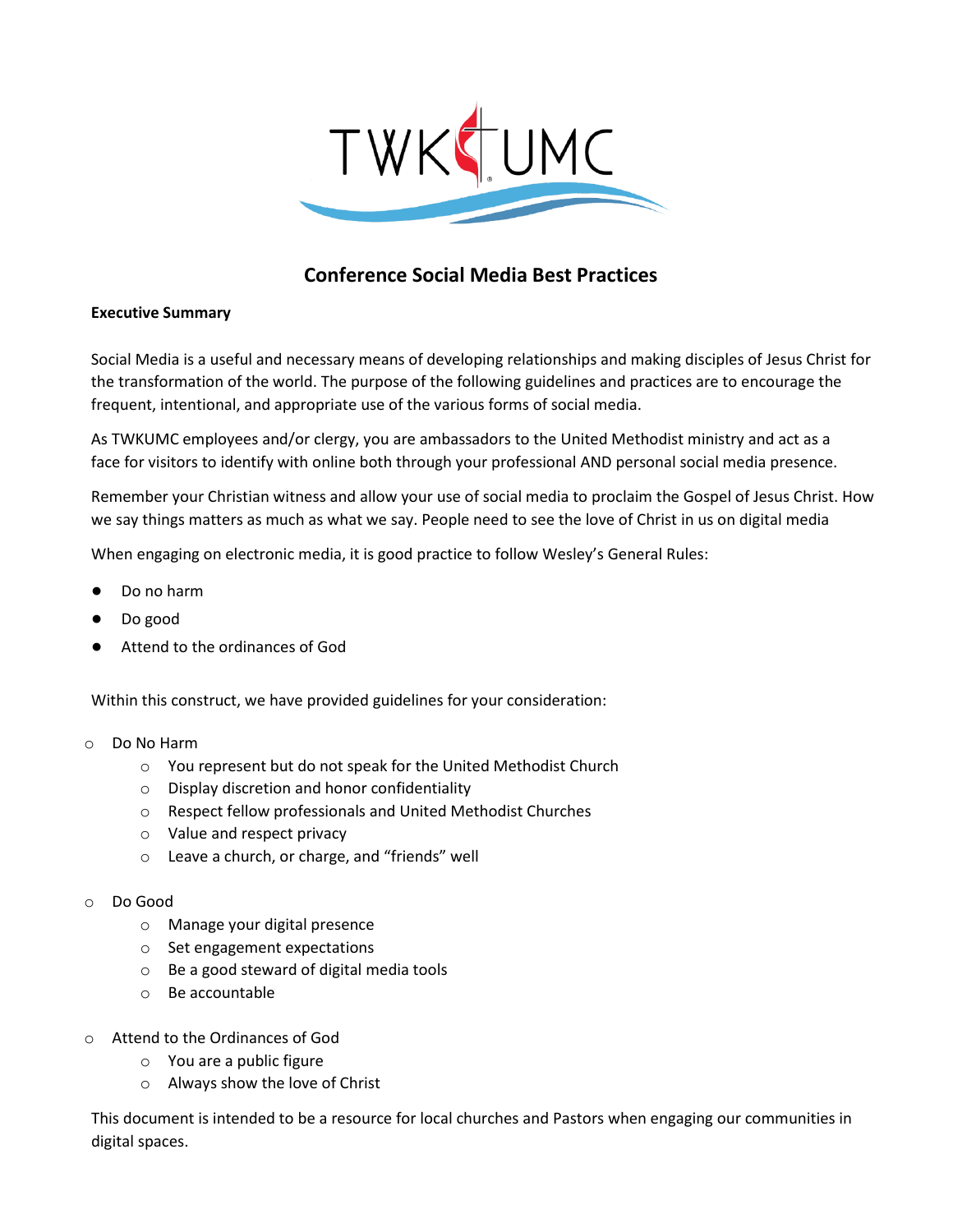## **DO NO HARM**

## **You Represent but Do Not Speak for the United Methodist Church**

We are all representative of the United Methodist Church. To give your opinions, especially on hotly debated topics, can be construed as making a statement on behalf of the church, even with a disclaimer. When commenting on current events from social issues to church politics, clergy should strive to maintain their prophetic voice; while, at the same time maintaining the clergy covenant to uphold The United Methodist Church and its social practices, leadership, polity, and ministry.

If you feel led by the spirit to comment, understand what you say and do does reflect on your church as well as the denomination. Should you be contacted by the media regarding a potentially controversial news topic or during a crisis situation, please refer to conference media protocols, seek advice from a trained church communicator or consult the conference's director of communications, prior to your response.

Please be aware that the IRS has very specific guidelines related to political commentary offered by churches and/or clergy. Clergy and church representatives are encouraged to maintain a healthy balance between a prophetic voice and keeping the church's tax-exempt status intact as violations of IRS regulations can possibly result in a revocation of a church's tax-exempt status. Refer t[o www.irs.gov](http://www.irs.gov/) for information.

#### **Display Discretion and Honor Confidentiality**

Information is valuable. Be judicious in your online conduct and speech. Use discretion by refraining from sharing confidential information from meetings or personal interactions with others that could cast The United Methodist Church or any other relationships in a bad light. Confidential content should be shared solely by the individual who will be held accountable for what is shared if confidentiality is broken.

It is not appropriate to share someone else's concerns or joys without their consent. To post a health concern without her or his prior permission is a violation of clergy ethics and HIPPA guidelines. Consider adding a box to your prayer concerns card: "Do we have your permission to share this concern on Social Media or via email?" For more information on HIPPA guidelines, please visit[: http://www.hhs.gov/](http://www.hhs.gov/)

Social media is never an appropriate medium through which to counsel parishioners - even in private messages, text messages, and emails. Move counseling conversations to an appropriate venue.

#### **Respect Fellow Professionals and United Methodist Churches**

With social media, the line between public and private communication is thin, blurry, and often nonexistent. Just like communicating within the church, it is never a good idea to make disparaging comments about fellow clergy, their ministry or congregants in social media. Support your colleagues and be respectful of other clergy and other opinions.

Once you say something on the Internet it remains accessible forever — even if you delete it.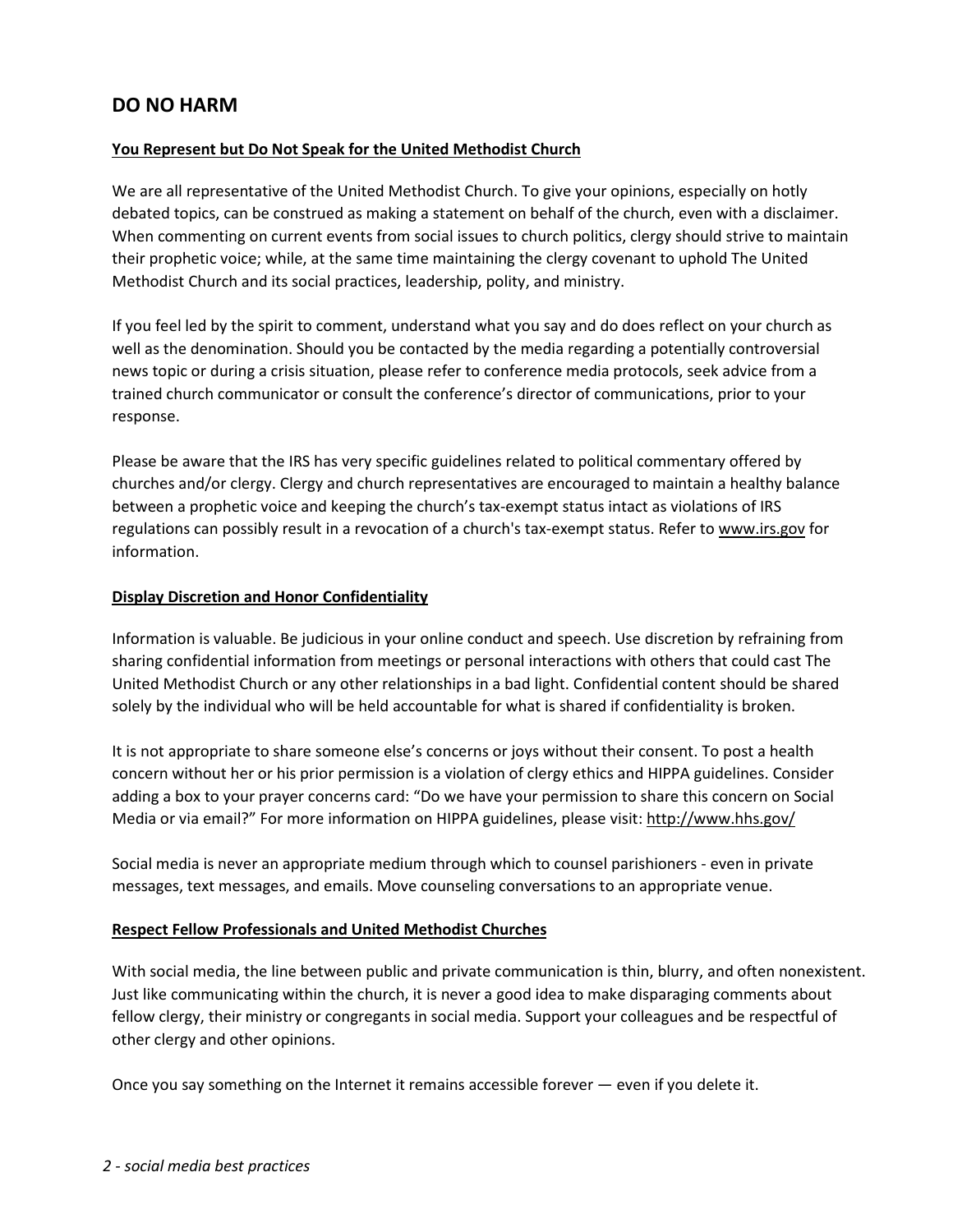#### **Value and Respect Privacy**

Please be respectful of your own privacy and the people you serve. Social Media is an excellent way to share the good moments and the sad moments in our lives, but as leaders, we are called to be especially mindful of how people respond to hearing news in such a non-personal manner.

When posting photos, allow others to identify themselves. Ensure no photos of minors are posted without prior written parental consent. Never identify minors in photographs. Do not communicate one-on-one with a minor who is not in your family. Take care to adhere to Safe Sanctuaries guidelines, adapting them to social media practices. For Internet safety resources, please review the information posted with our safe spaces ministry.

Protect the safety of congregants, minors, vulnerable adults, and yourself. Do not share the addresses and locations of congregants and minors via social media. Social Media such as Foursquare, Yelp, Facebook, etc. that allow one to "check-in" at one's current location should be used with discretion. When posting on Facebook, Twitter, Instagram, etc., be discreet in tagging or checking in with persons who are in the same location as you; rather, use hashtags as a means of facilitating conversation. Remember that when you tag or check in others, especially ailing parishioners, you may be violating HIPPA guidelines and creating other confidentially issues.

Social location platforms are tools to highlight your church's location and functions. It also serves as an accountability tool for clergy who are not in their office (i.e. holding drop-by office hours at a local coffee shop).

#### **Leave a Church/Charge and "Friends" Well**

United Methodist clergy serve among a people for a season and, eventually, move on to another place of ministry. Church staff move on as well. We agree to go where we are sent as well as "leave when we leave." As ministers and leaders within the TWKUMC, we are held to a high standard to be in ministry with our current congregation while allowing people who follow after us to be fully present and pastor to their congregations and community.

Social media presents a new dynamic to these transitions as connections could linger beyond an appointment. Social media tools like hiding individuals from your timeline or changing their "friend" status to an acquaintance allow for separation while not completely severing the connection.

You also will want to remove yourself from any Facebook groups that have been created for your former church as well as remove any content creation/administration rights you have to your former church's digital media accounts including, Facebook, website, Twitter, etc.

Clergy are encouraged to be open to connecting with members of their congregation (adding them as a friend, following them, etc.) - preferably accepting an invitation, rather than initiating these connections. Once you start connecting with church members, you have to be willing to accept all invitations, within reason. It would be advisable to make an open invitation for your congregation to connect with your social accounts instead of hand selecting members of your congregation or organization.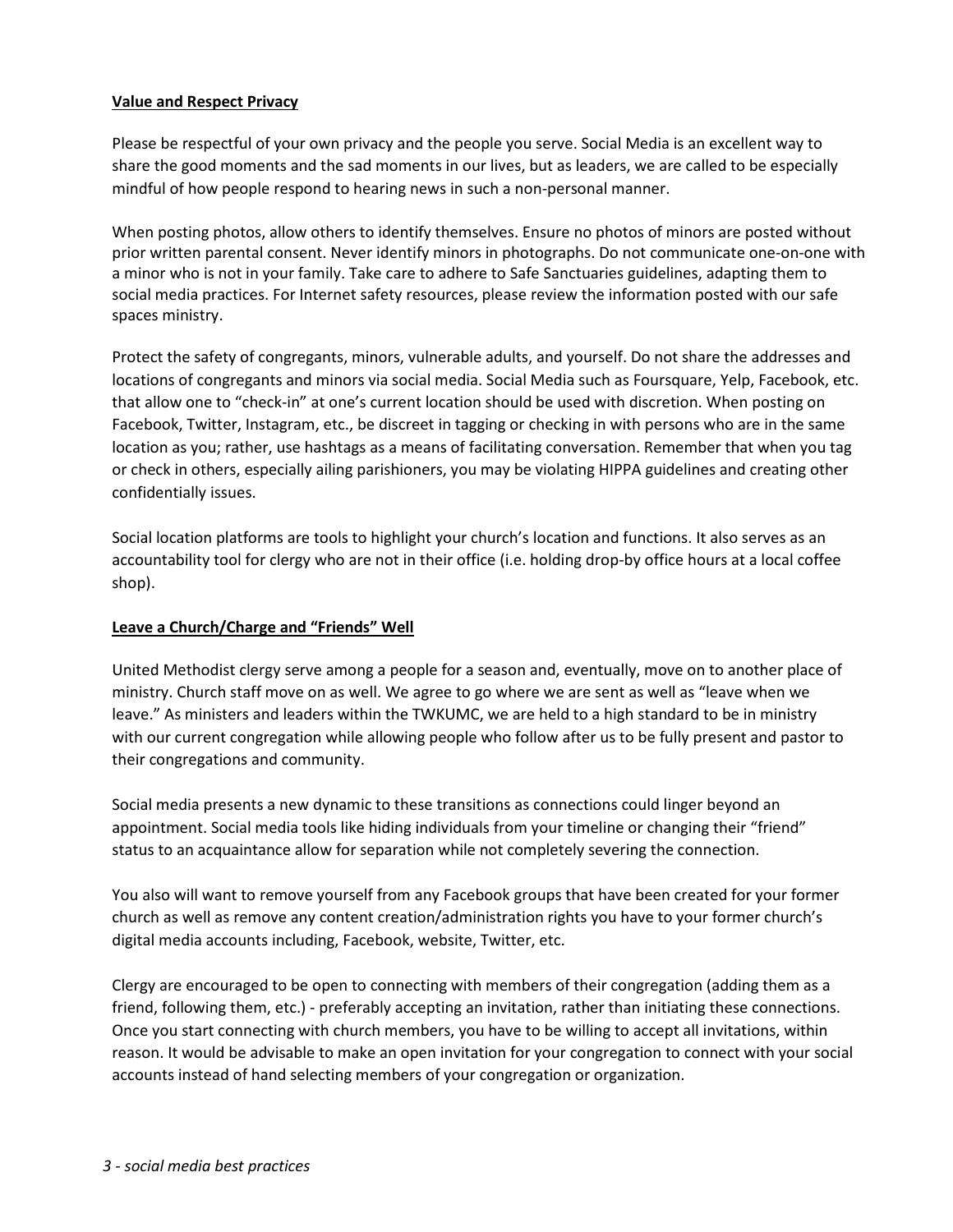# **DO GOOD**

## **Manage Your Digital Presence**

Claim, maintain, and monitor email and social media profiles and websites often. Take care to keep your online presence current. It is recommended that clergy maintain an internet presence by having an active professional email account, social media profile, a blog, or at minimum a bio and contact information on your church's website. We encourage clergy to take advantage of all the positive benefits of social media while remaining aware of potential areas of concern.

### **Set Engagement Expectations**

Set clear expectations with your congregation of how you will use social media and how you will not. For example, it is best if all congregants know to communicate pastoral care emergencies through a phone call instead of digital media outlets.

### **Be a Good Steward of Digital Media Tools**

Digital media outlets are great tools that can be used for the message of Pastors and Churches worldwide. They also place a great amount of responsibility on us to be good stewards of this tool. The world is watching. Think through a post or response and, if needed, have a trusted friend review it before posting. Every post, personal or corporate, reflects back on you. Social media may not be the best place for Every thought, comment, concern, or consideration. Be mindful of your mental, spiritual and emotional state when posting or commenting.

When using social media, please remain attentive to the stewardship of your time and the time of others. Always maintain appropriate boundaries with others.

It is important to use care in your language, as meaning and tone are often lost in texts and posts. Knowing this, it is important that we take the time to carefully craft words, especially when dealing with potentially sensitive topics. If you would hesitate to say something in person, it is best not to say it via social media or text.

#### **Be Accountable**

Review the content you are posting for factual and grammatical errors. You may consider using Google or local and national news websites to check "news" before you share it with others. Also, take care to not infringe upon the copyrights of other people and organizations through the use of photos, music, videos, and other content.

Resources for avoiding copyright infringement and links to public domain/open-source content are provided on the Conference website.

Be careful when posting or following links shared with you while on Facebook, Twitter or that come through email that lead you to external websites. These are often phishing ploys to get information about you or your friends. Protect yourself and your friends by being careful about what you click on or post on a wall.